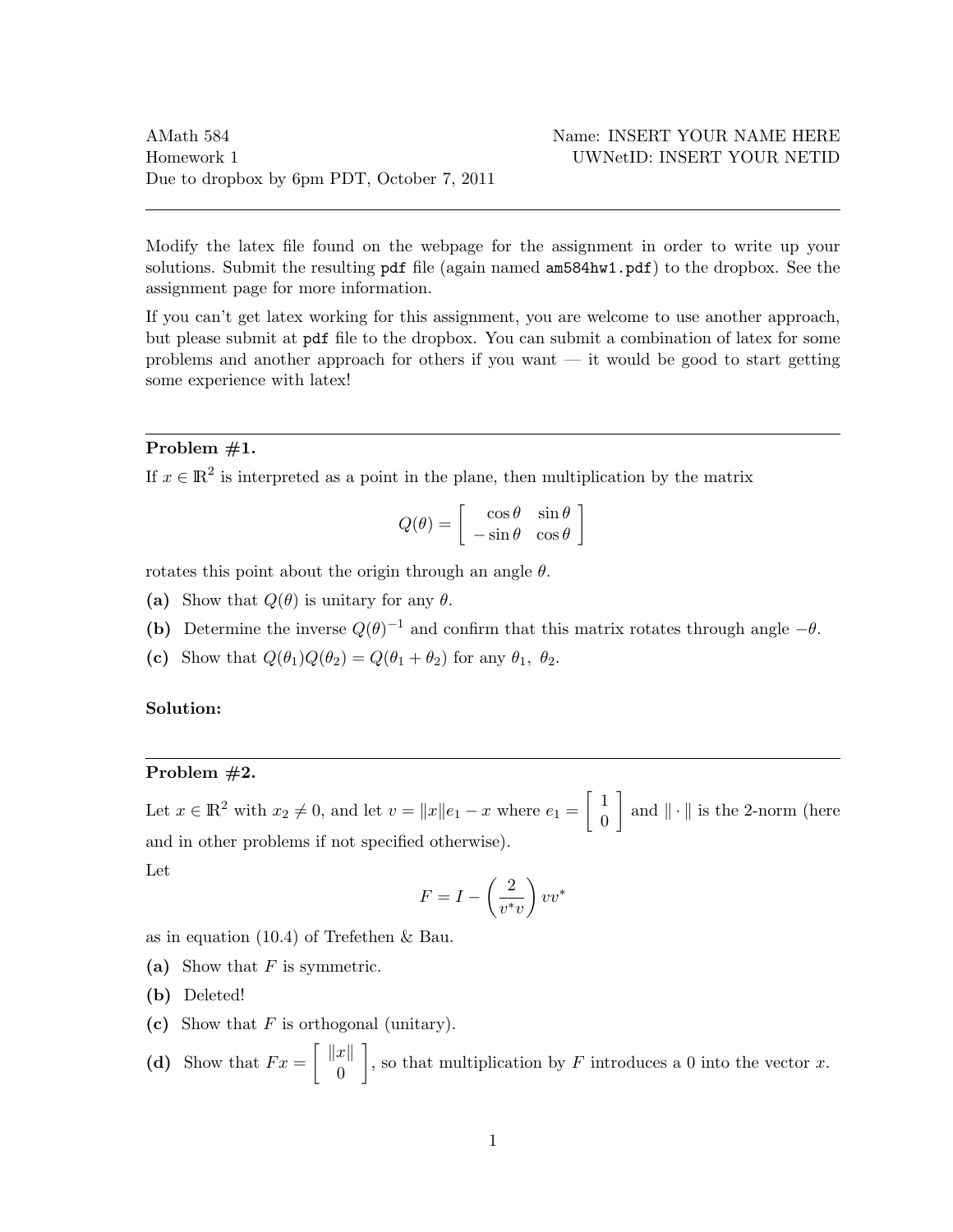(e) Show that multiplication of a general vector  $y \in \mathbb{R}^2$  by F reflects the point y across a line in the plane (see Figure 10.2 in the book). What is the equation of this line?

### Solution:

### Problem #3.

An  $m \times m$  permutation matrix P is obtained by permuting the columns of the  $m \times m$  identity matrix in some way, e.g.,

| $P_1 = \left[ \begin{array}{cccc} 0 & 1 & 0 & 0 \\ 0 & 0 & 0 & 1 \\ 1 & 0 & 0 & 0 \end{array} \right],$ |  |                 |                                                                                                                       |  |  |  |
|---------------------------------------------------------------------------------------------------------|--|-----------------|-----------------------------------------------------------------------------------------------------------------------|--|--|--|
|                                                                                                         |  |                 | $P_2 = \left[\begin{array}{cccc} 1 & 0 & 0 & 0 \\ 0 & 1 & 0 & 0 \\ 0 & 0 & 0 & 1 \\ 0 & 0 & 1 & 0 \end{array}\right]$ |  |  |  |
|                                                                                                         |  |                 |                                                                                                                       |  |  |  |
|                                                                                                         |  | $0 \t0 \t1 \t0$ |                                                                                                                       |  |  |  |

are  $4 \times 4$  permutation matrices. Note that if  $x \in \mathbb{C}^m$  then Px permutes the elements of x in the same manner as the columns were permuted. If  $A \in \mathbb{C}^{m \times m}$  then PA permutes the rows and AP permutes the columns of A.

(a) Determine the  $4 \times 4$  permutation matrix for which

$$
Px = \begin{bmatrix} x_2 \\ x_3 \\ x_4 \\ x_1 \end{bmatrix}.
$$

- (b) Show that any permutation matrix is unitary.
- (c) Determine  $(P_1P_2)^{-1}$  for the above  $P_1$  and  $P_2$ .

### Solution:

#### Problem #4.

Suppose  $A \in \mathbb{C}^{m \times m}$  and  $A^*A = D$  is a diagonal matrix with diagonal elements  $d_i$ , for  $i =$ 1, 2, ..., m. Determine  $D^{-1}$  and show that  $A^{-1} = D^{-1}A^*$ .

## Solution:

#### Problem #5.

Let

$$
A = \left[ \begin{array}{rrr} -1 & 2 & 2 \\ 0 & 2 & -4 \\ 1 & 2 & 2 \end{array} \right].
$$

(a) Using Problem 4, determine  $A^{-1}$ .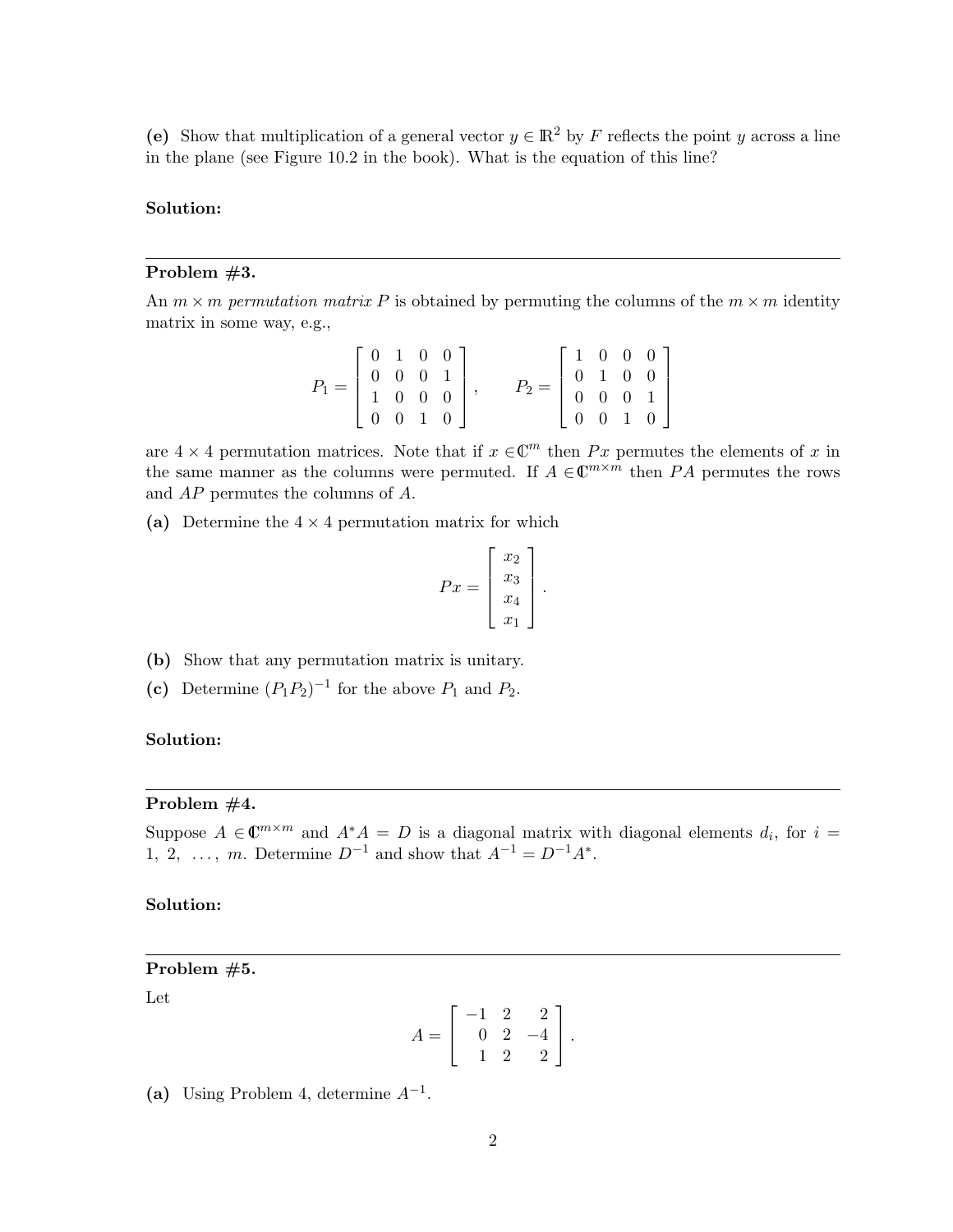(b) Define the polynomials

$$
p_1(x) = x,
$$
  
\n
$$
p_2(x) = 2,
$$
  
\n
$$
p_3(x) = 6x^2 - 4.
$$

Determine the coefficients  $c_1, c_2, c_3$  so that the polynomial

$$
p(x) = c_1 p_1(x) + c_2 p_2(x) + c_3 p_3(x)
$$

interpolates the data

$$
p(-1) = 2
$$
,  $p(0) = 3$ ,  $p(1) = 0$ .

Solution:

## Problem #6.

- Let  $u = \begin{bmatrix} 1+i \\ 2-i \end{bmatrix}$  $2-i$  $\Big]$ , where  $i =$ √  $\overline{-1}$ .
- (a) Compute  $u^*u$  and  $||u||$ .
- (b) Compute  $uu^*$  and confirm that  $(uu^*)^* = uu^*$ .
- (c) Determine a basis for range $(uu^*)$ .
- (d) Determine a basis for  $null(uu^*)$ .

### Solution:

### Problem #7.

Do Exercise 1.4 in the book.

Let  $f_1, \ldots, f_8$  be a set of functions defined on the interval [1,8] with the property that for any numbers  $d_1, \ldots, d_8$  there exists a set of coefficients  $c_1, \ldots, c_8$  such that

$$
\sum_{j=1}^{8} c_j f_j(i) = d_i, \qquad i = 1, \ \ldots, \ 8.
$$

(a) Show by appealing to the theorems of this lecture that  $d_1, \ldots, d_8$  determine  $c_1, \ldots, c_8$ uniquely.

(b) Let A be the  $8 \times 8$  matrix representing the linear mapping from data  $d_1, \ldots, d_8$  to coefficients  $c_1, \ldots, c_8$ . What is the  $i, j$  entry of  $A^{-1}$ ?

### Solution: